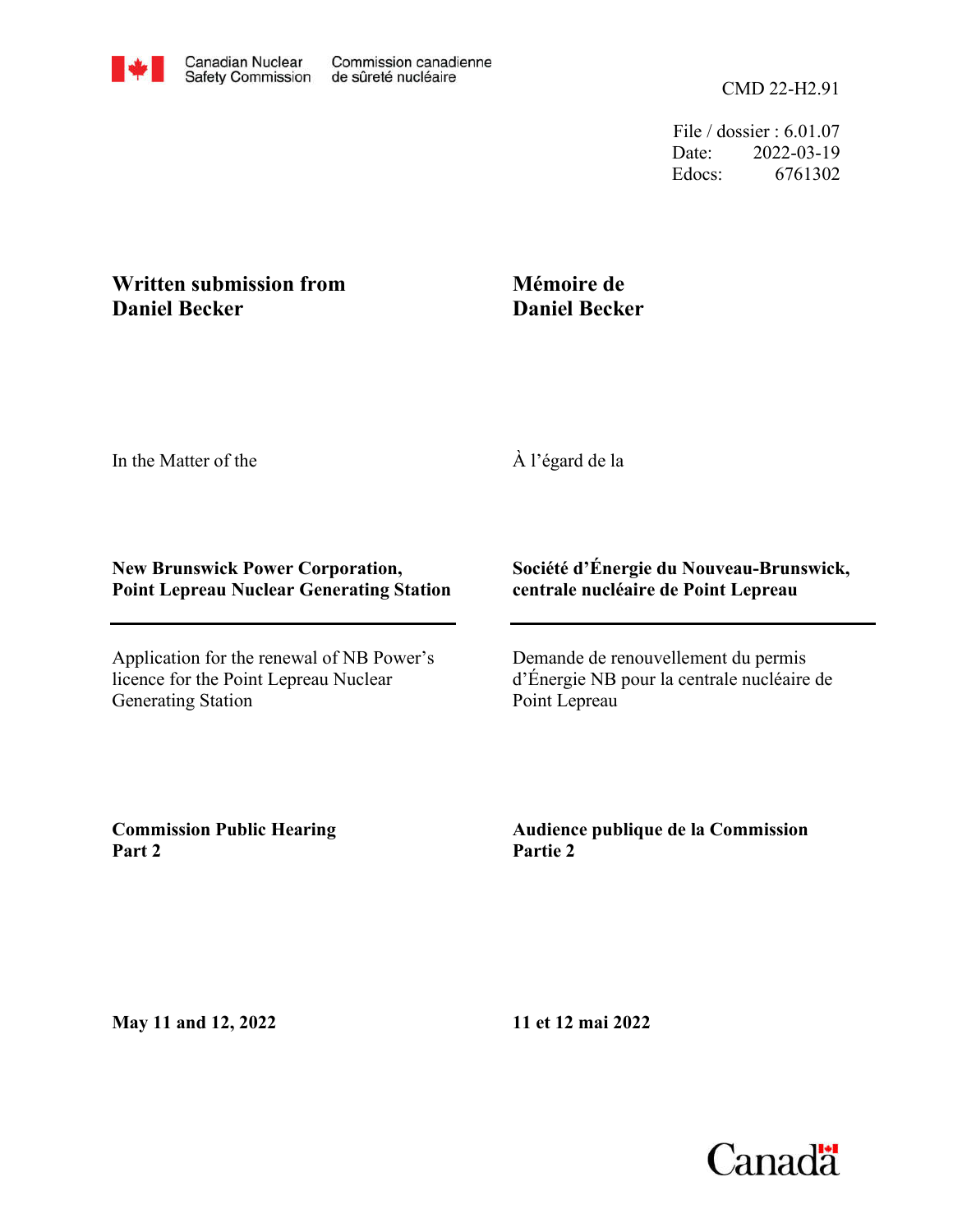Lepreau Nuclear Generating Station. Safety Commission, regarding the licence renewal of the NB Power Point Please consider this email my written intervention to the Canadian Nuclear

emissionsin the event of an accident. withlegacy radioactive waste AND a parent concerned about radioactive I am a parent concerned about the future of my children and leaving them

change may impact the facility. Also, I am a member of the public concerned about nuclear and how climate

My concerns are as follows:

*1. Limiting public input*

 effectively prevent any public input during the remaining life of the station. NB Power's request to renew the licence of PLNGS for 25 years would

 flagrant disregard for the public interest. It is critical that there be regular, generations in New Brunswick. timely opportunities to input the evolving needs and concerns of upcoming affect the station's safety, reliability and financial viability, would show a A lengthy renewal at a time when there are so many uncertainties that could

effectively prevent any public input during the remaining life of the station. NB Power's request to renew the licence of PLNGS for 25 years would

until 2047! A 25-year licence means that we will have no chance to have our say again

amount of regular assessments of the decline in marine health. entrainment from the water intake. A 25-year licence period may decrease the know that the Lepreau nuclear plant is killing fish in the Bay due to The Bay of Fundy is one of the natural wonders of North America. We already

in other countries. water. Canada's current "safe" limits for tritium are many times higher than The Lepreau nuclear plant emits radioactive tritium, a carcinogen, into air and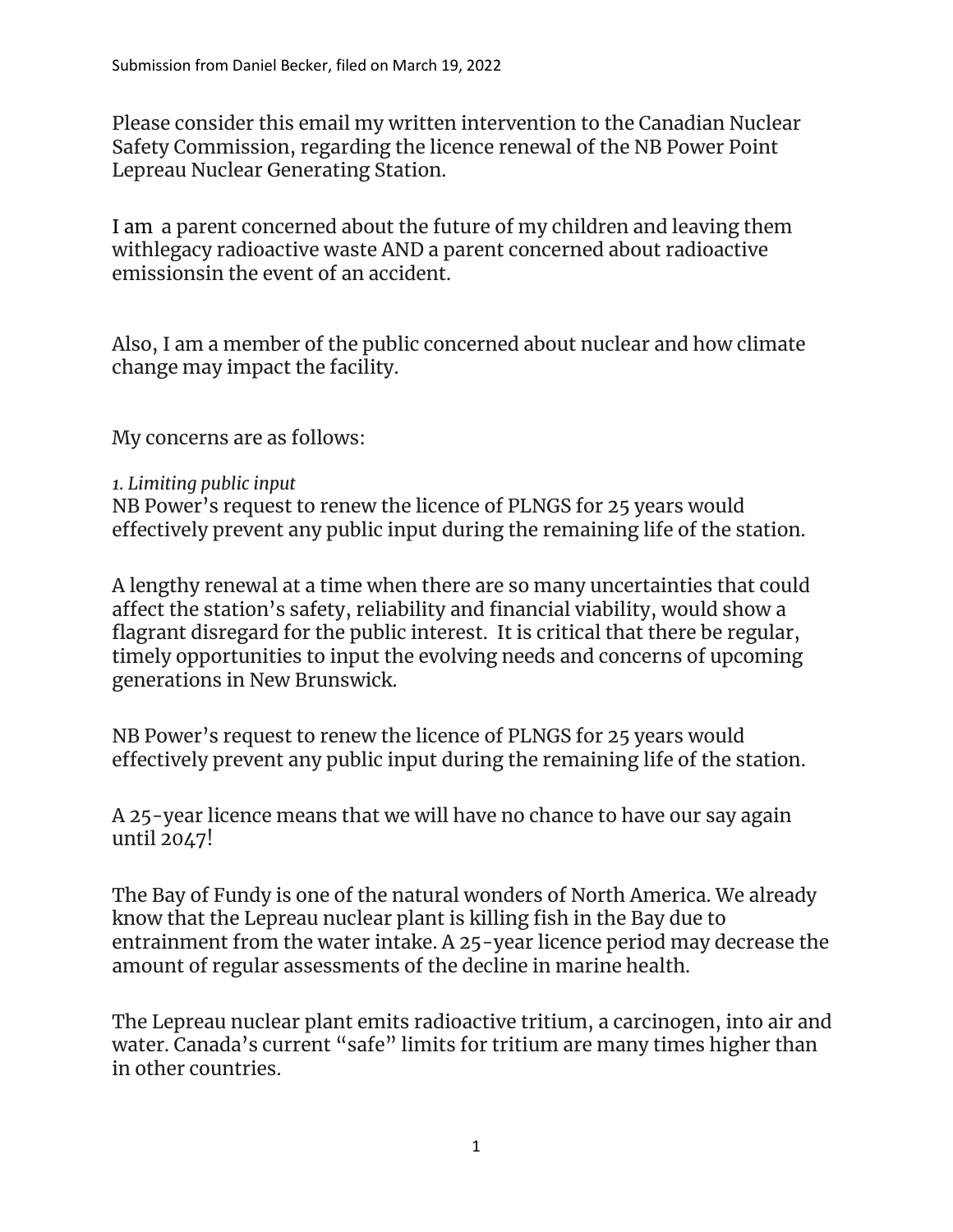The Point Lepreau plant is a financial boondoggle. New Brunswickers may decide to close it down before 25 years.

**Conclusion: The CNSC must not renew the operating licence for Point Lepreau power station for the requested 25 years. Instead, the CNSC should continue to consider 5-year relicensing periods, and work toward decommissioning.**

*2. Uncertain times and best management practices*

This is a time of uncertainty as we face climate change and rapid technological advancement. The nuclear industry, in particular, is experiencing significant cost increases and lengthy delays in refurbishment and replacement of nuclear facilities. At the same time, the costs of alternate sources of power and energy efficiency are falling.

The Lepreau station has a history of reliability issues:

Electricity production at Lepreau has not met production targets, in the first seven and a half years since a disastrously long and over-budget refurbishment, requiring an additional \$500 Million in capital expenditures.

The most recent unplanned outage, only 11 weeks after a two-month planned maintenance, was 40 days in January and February 2021 during peak demand.

The pace of the reactor's aging and the emerging reliability and costs of operation, need to be regularly shared with the public in a relicensing format, to allow input on decisions about continued operations, in the public interest. Those decisions will include committing to expenditures required for Lepreau, versus investments in alternate sources of power.

**Conclusion: In the interest of ensuring flexible, responsive, publiclysanctioned decision-making for such uncertain times, the CNSC must not renew the operating licence for Point Lepreau power station for the requested 25 years. Instead, the CNSC should continue to consider 5-year relicensing periods, to ensure regular public review allowing for public input to planning as patterns emerge, and before choices are forced.**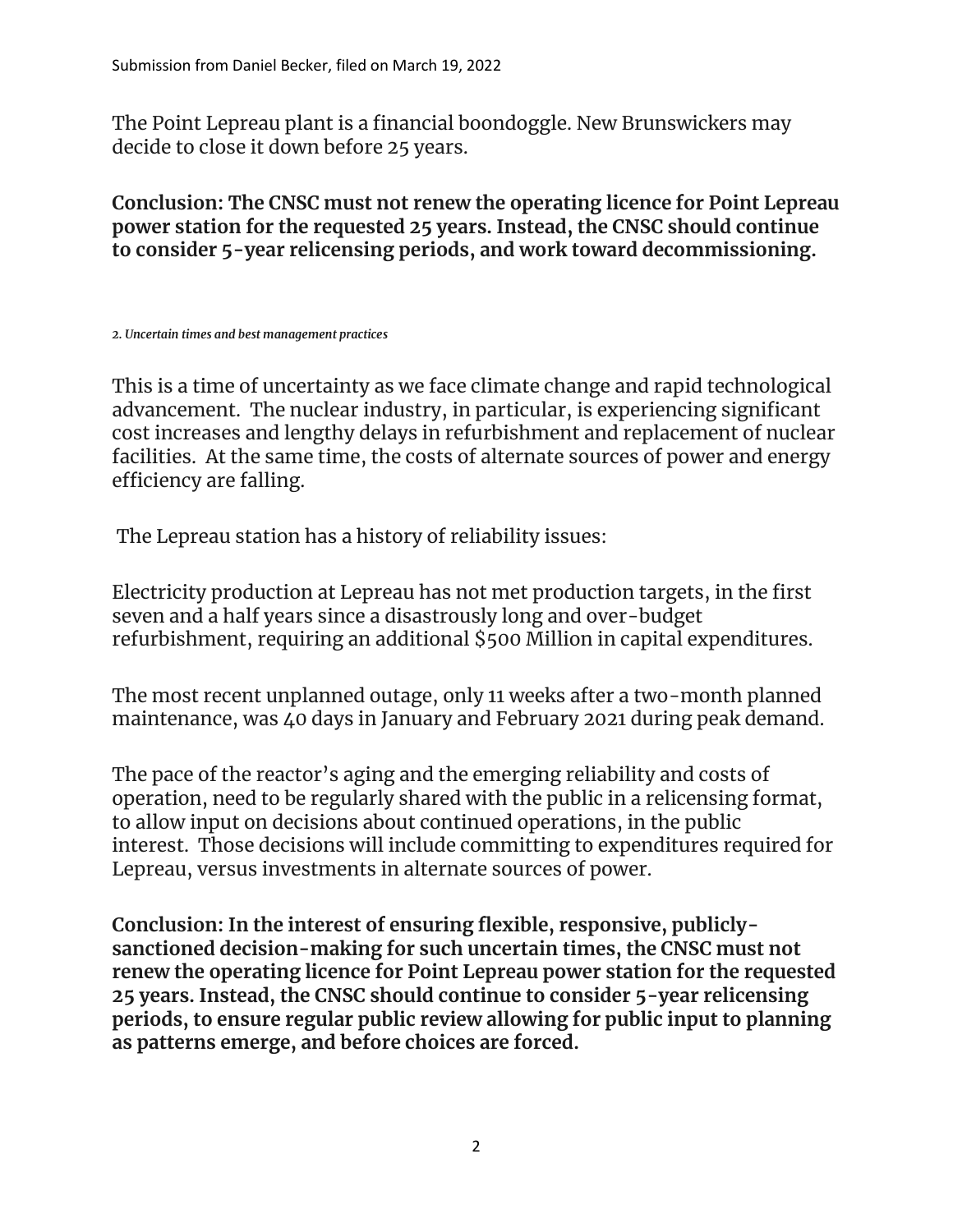*3. Disposal of high-level radioactive waste*

I am concerned that there is no proven-safe option for permanent disposal of the radioactive waste that will continue to add up for another 25 years, if the requested renewal period is approved. Further, the proposal to transport all this additional waste for thousands of miles to a deep geologic repository in Ontario, multiplies the risk of serious accidents resulting in radio-active release, having potential impacts on human health and the environment.

**Conclusion: The CNSC must consider the impact of radioactive wastes within this licensing hearing. The CNSC should not continue to licence nuclear power plants when no known solution yet exists for radioactive wastes.**

*4. Impacts of climate change*

Nuclear power is particularly vulnerable to climate change effects, including thermal disruptions (e.g. heatwaves and droughts) and extreme weather events. For example, a recent [study](https://www.nature.com/articles/s41560-021-00849-y) showed that extreme weather events have become the leading cause of nuclear power plant outages in North America and South and East Asia.

**Conclusion: Recommend that the CNSC expressly consider climate impacts and vulnerabilities when granting a licence. As climate impacts become more frequent and pronounced, the CNSC must consider climate change in the context of licensing because of the major safety and environmental issues it poses to operations, health and safety. The precautionary principle would guide the CNSC to, at maximum, only continue to consider 5-year relicensing periods.**

*5. Impacts on the Bay of Fundy*

The marine environment immediately around the plant has abundant species of fish and many commercially significant species like cod, lobster, scallops and dulse. In addition to the marine mammals like whales, porpoises, dolphins and seals that frequent the Bay of Fundy, colonial waterbirds also use the area during seasonal migrations.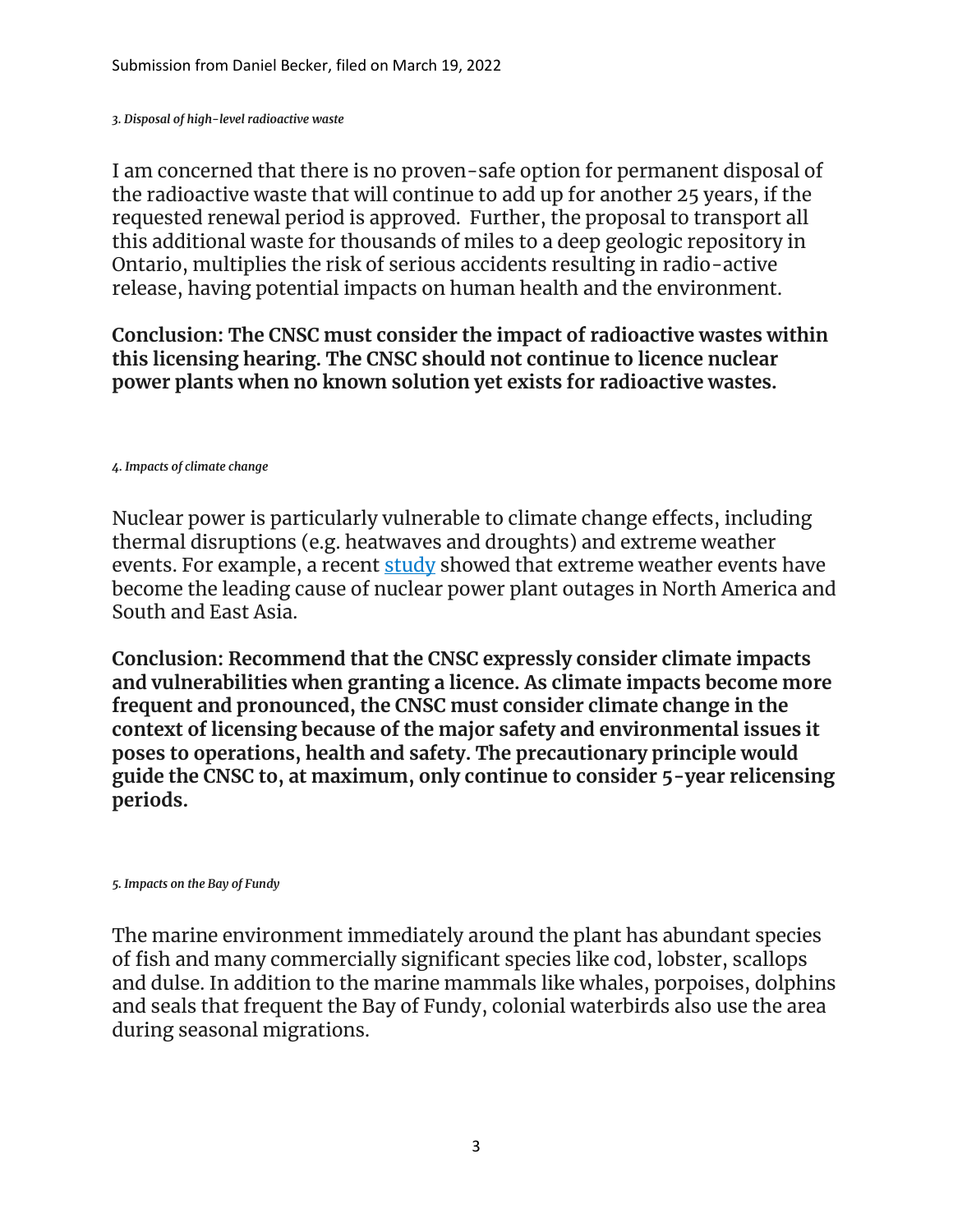The Bay of Fundy is home to a number of federally protected species under the Species at Risk Act, including the north Atlantic right whale, blue whale and fin whale. Given the globally recognized significance and biodiversity of this region, I am concerned about the long-term environmental effects of the plant, potential accidents and its eventual decommissioning on the Bay of Fundy.

**Conclusion: The CNSC must require emergency response and environmental monitoring measures be in place which are specific to the non-human biota of the Bay of Fundy. The CNSC must not grant a licence until it is demonstrated that the Bay of Fundy region is protected from radionuclide emissions at the ecosystem level and that it will be protected in the event of an accident.**

*6. Indigenous rights / UNDRIP*

I understand that the Point Lepreau nuclear generating station is located on the traditional territory of the Peskotomuhkati. The Free, Prior, and Informed Consent (FPIC) is a principle protected by international human rights standards. FPIC describes that 'all peoples have the right to selfdetermination' and is linked to the right to self-determination, namely that 'all peoples have the right to freely pursue their economic, social and cultural development'. The United Nations Declaration on the Rights of Indigenous People explicitly requires the Free Prior and Informed Consent of Indigenous peoples for activities occurring in their territory. The Peskotomuhkati people are also making an intervention to the NB Power licence hearing. We must support their voices.

**Conclusion: The CNSC must affirm its commitment to reconciliation, fully adopt UNDRIP, and support Treaty relationships based on the principles of mutual recognition and shared responsibilities as recommended by the Truth and Reconciliation Commission of Canada's Calls to Action. Therefore, I/we recommend that the Peskotomuhkati Intervention recommendations are followed.**

*7. Emergency planning and preparedness*

Sufficiently detailed nuclear emergency planning and preparedness is essential to help prevent the widespread health and safety consequences that would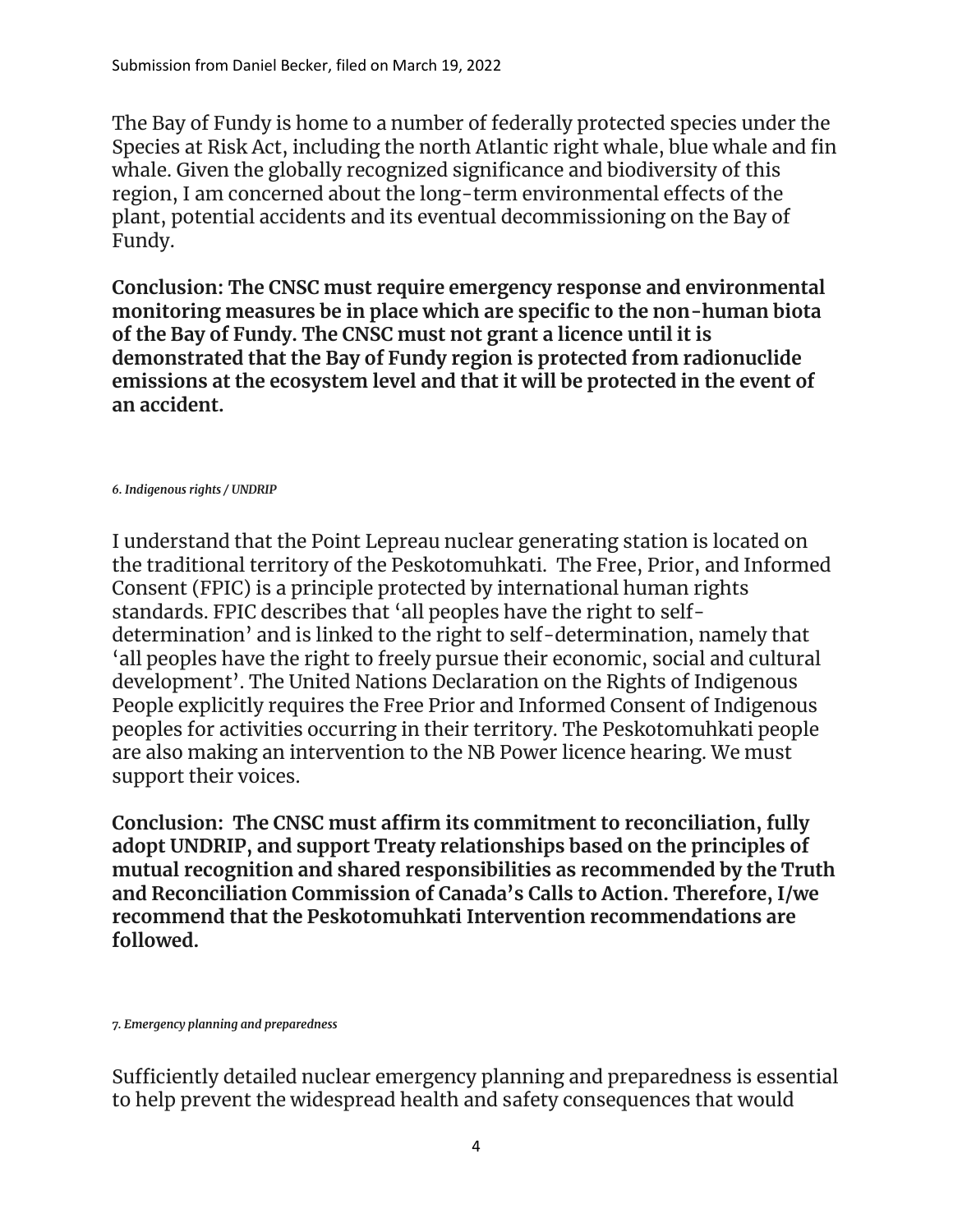otherwise result after a severe or catastrophic accident with widespread release of radioactive substances. The aim of emergency planning should be to avoid as many of the health effects as possible. In a catastrophic case this can only happen if emergency planning is sufficiently detailed, implemented and resourced for that type of accident.

**Conclusion: The CNSC must review and report on the sufficiency of the planning basis, the response plan and the province's readiness for largescale radiation releases in New Brunswick as part of every licence application. Until the planning basis for a potential offsite nuclear accident in New Brunswick accounts for a catastrophic offsite accident, and until such emergency plans are in place and proven to be effective for a catastrophic accident, the site should not be licensed for continued operation.**

#### *8. Global Security issues*

Recently, military attacks have been initiated on a nuclear power plant in the Ukraine, including a hostile take over of the Chernobyl nuclear plant, and the use of explosives. There are many catastrophic associated risks. Russia is a nuclear power and recently threatened NATO allies with consequences like the world has never seen. Terror attacks such as 9-11 have taken place close to home on the Eastern Seaboard.

# **Conclusion: The CNSC must require an emergency response plan in the event of a military or terrorist attack on the Point Lepreau Nuclear plant.**

#### *9. Nuclear weapons proliferation*

The civil nuclear industry is the source of the material used to make nuclear weapons. Nuclear weapons proliferation risks will be among us as long as the civil and military nuclear industry continue to exist.

President Macron of France explained this in [a speech](https://www.elysee.fr/front/pdf/elysee-module-16825-fr.pdf) on December 8, 2020: *"The nuclear industry lives from its complementarities and it must be thought of in terms of its complementarities. One cannot exist without the other. Without civil nuclear power, there is no military nuclear power, and without military nuclear power, there is no civil nuclear power. Organizations like the*